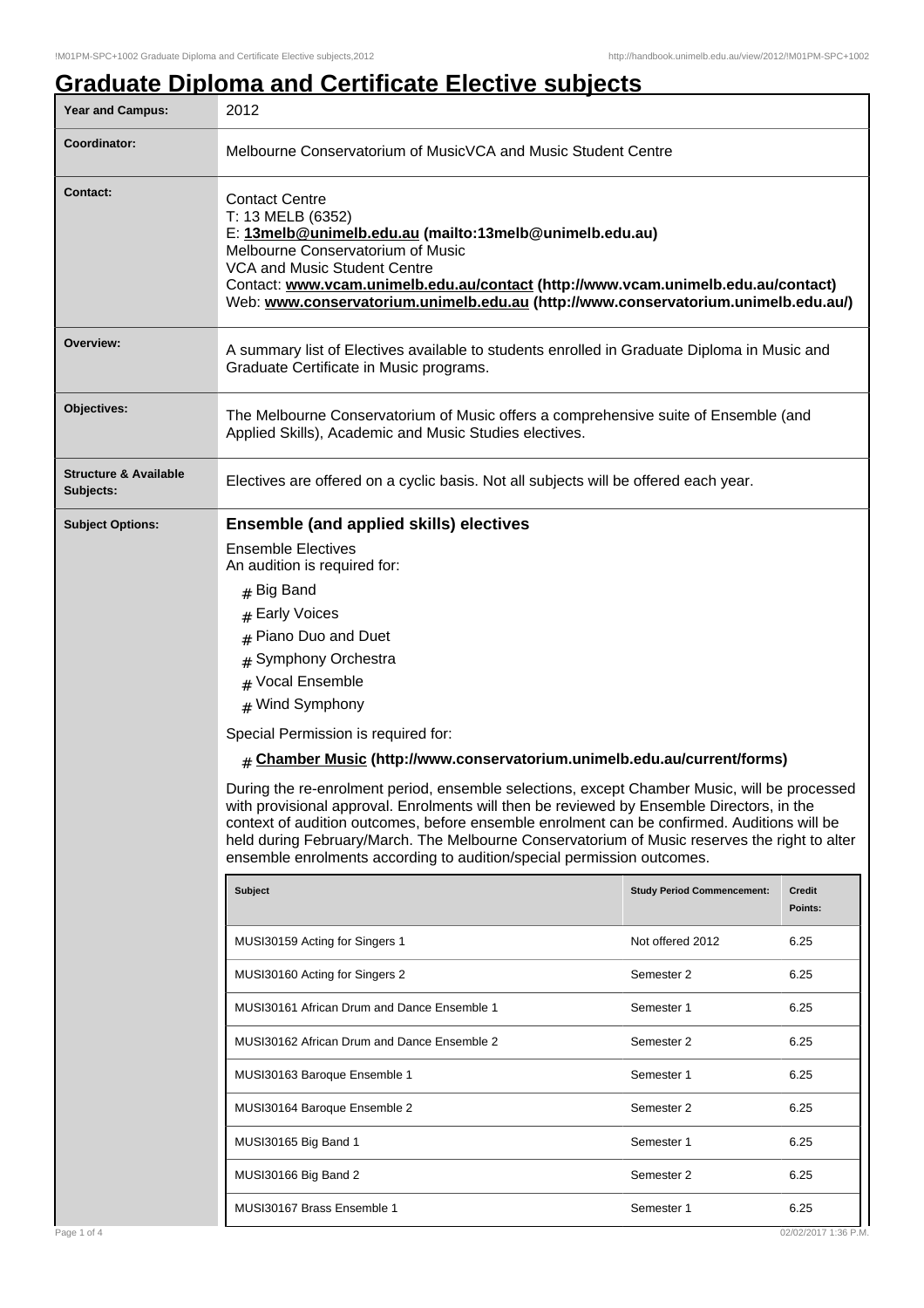| MUSI30168 Brass Ensemble 2       | Semester 2       | 6.25 |
|----------------------------------|------------------|------|
| MUSI30019 Chamber Music 5        | Semester 1       | 6.25 |
| MUSI30020 Chamber Music 6        | Semester 2       | 6.25 |
| MUSI30169 Chamber Orchestra 1    | Not offered 2012 | 6.25 |
| MUSI30170 Chamber Orchestra 2    | Not offered 2012 | 6.25 |
| MUSI30171 Clarinet Ensemble 1    | Semester 2       | 6.25 |
| MUSI30174 Conservatorium Choir 1 | Semester 1       | 6.25 |
| MUSI30175 Conservatorium Choir 2 | Semester 2       | 6.25 |
| MUSI30172 Early Voices 1         | Semester 1       | 6.25 |
| MUSI30173 Early Voices 2         | Semester 2       | 6.25 |
| MUSI30177 Flute Ensemble 1       | Semester 1       | 6.25 |
| MUSI30178 Flute Ensemble 2       | Semester 2       | 6.25 |
| MUSI30179 Gamelan 1              | Semester 1       | 6.25 |
| MUSI30180 Gamelan 2              | Semester 2       | 6.25 |
| MUSI30181 Guitar Ensemble 1      | Semester 1       | 6.25 |
| MUSI30182 Guitar Ensemble 2      | Semester 2       | 6.25 |
| MUSI30187 Multiphonies 1         | Semester 1       | 6.25 |
| MUSI30188 Multiphonies 2         | Semester 2       | 6.25 |
| MUSI30191 Percussion Ensemble 1  | Semester 1       | 6.25 |
| MUSI30192 Percussion Ensemble 2  | Semester 2       | 6.25 |
| MUSI30193 Piano Duo and Duet 1   | Semester 1       | 6.25 |
| MUSI30194 Piano Duo and Duet 2   | Semester 2       | 6.25 |
| MUSI30195 Recorder Ensemble 1    | Not offered 2012 | 6.25 |
| MUSI30196 Renaissance Dance 1    | Semester 2       | 6.25 |
| MUSI30197 Saxophone Ensemble 1   | Semester 1       | 6.25 |
| MUSI30198 Shakuhachi 1           | Semester 1       | 6.25 |
| MUSI30199 Shakuhachi 2           | Semester 2       | 6.25 |
| MUSI30183 String Ensemble 1      | Semester 1       | 6.25 |
| MUSI30184 String Ensemble 2      | Semester 2       | 6.25 |
| MUSI30185 Symphony Orchestra 1   | Semester 1       | 6.25 |
| MUSI30186 Symphony Orchestra 2   | Semester 2       | 6.25 |
| MUSI30206 Vocal Ensemble 1       | Semester 1       | 6.25 |
| MUSI30207 Vocal Ensemble 2       | Semester 2       | 6.25 |
| MUSI30208 Wind Symphony 1        | Semester 1       | 6.25 |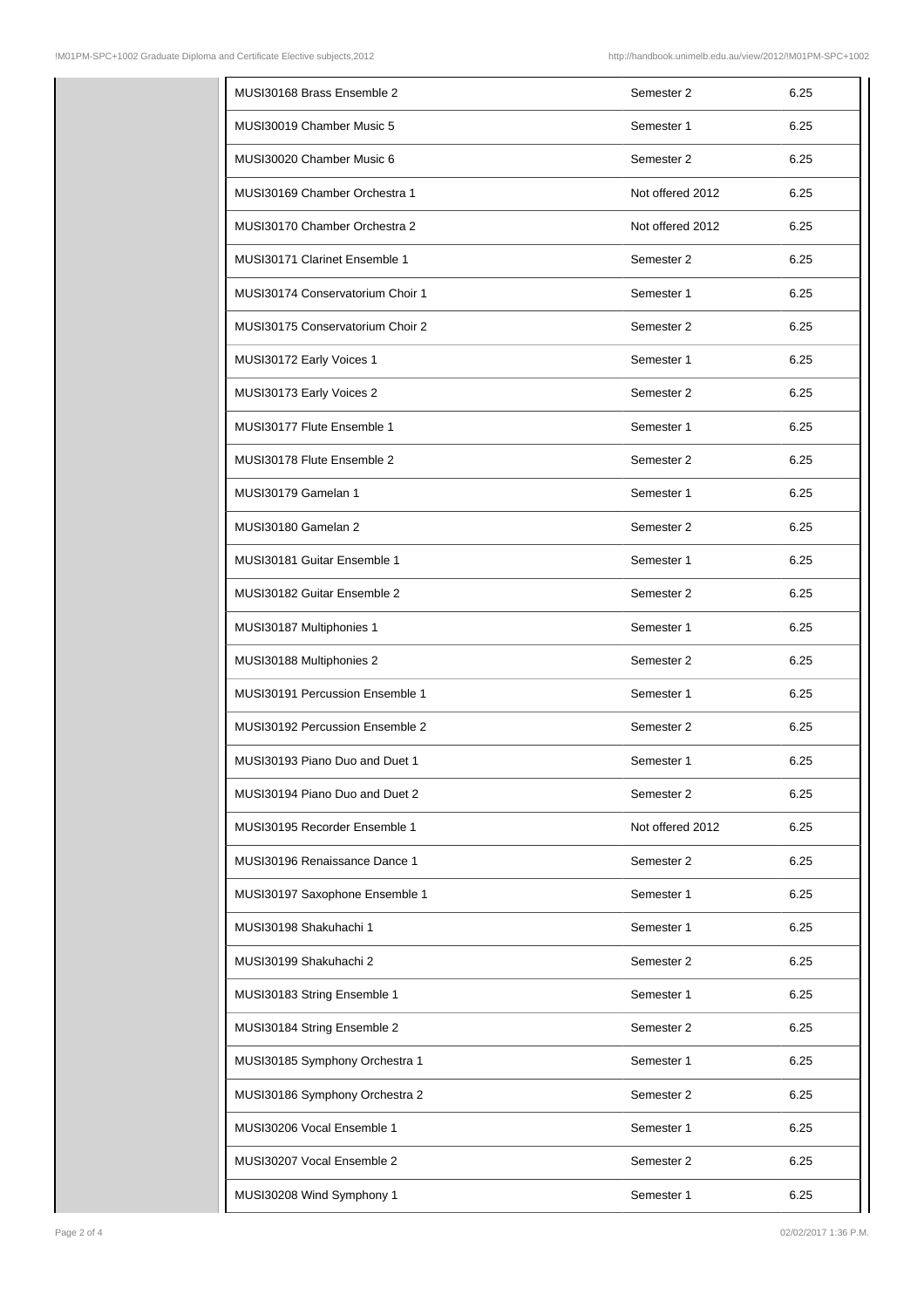| MUSI30209 Wind Symphony 2                          | Semester 2                        | 6.25                     |
|----------------------------------------------------|-----------------------------------|--------------------------|
| MUSI10004 Computing for Musicians                  | Semester 2                        | 6.25                     |
| MUSI20008 Music Technology                         | Semester 1                        | 6.25                     |
| MUSI20161 Alexander Technique for Musicians        | Semester 2                        | 6.25                     |
| MUSI20162 Arranging for Classical Guitar           | Semester 2                        | 6.25                     |
| MUSI10016 Art of Piano Teaching                    | Semester 1                        | 6.25                     |
| MUSI20045 Language and Diction French              | Semester 1                        | 6.25                     |
| MUSI10001 Language and Diction German              | Not offered 2012                  | 6.25                     |
| MUSI10002 Language and Diction Italian             | Not offered 2012                  | 6.25                     |
| MUSI20046 Language and Diction Spanish             | Not offered 2012                  | 6.25                     |
| MUSI20156 Practical Anatomy for Classical Voice    | Semester 1                        | 6.25                     |
| <b>Academic Electives</b>                          |                                   |                          |
| <b>Subject</b>                                     | <b>Study Period Commencement:</b> | <b>Credit</b><br>Points: |
| MUSI20118 Art Music and Postmodernism              | Not offered 2012                  | 12.50                    |
| MUSI40049 Baroque Music of the German World        | Not offered 2012                  | 12.50                    |
| MUSI20053 Broadway and Music of the Theatre        | Not offered 2012                  | 12.50                    |
| MUSI10176 Cabaret!                                 | Not offered 2012                  | 12.50                    |
| MUSI40079 The Ethnography of Music (Honours)       | Semester 1                        | 12.50                    |
| MUSI30003 In the Groove                            | Not offered 2012                  | 12.50                    |
| <b>MUSI20155 Latin American Music and Culture</b>  | Semester 2                        | 12.50                    |
| MUSI10031 Medieval and Early Modern Music          | Semester 2                        | 12.50                    |
| MUSI40020 Music Criticism                          | Semester 2                        | 12.50                    |
| MUSI30004 Music and Film since 1900                | Semester 1                        | 12.50                    |
| MUSI40078 Music Research (Honours)                 | Semester 1                        | 12.50                    |
| MUSI20062 Music Since the French Revolution        | Semester 2                        | 12.50                    |
| MUSI30138 Musics of the World                      | Not offered 2012                  | 12.50                    |
| MUSI40027 Paris! Berlioz to the Ballets Russes     | Not offered 2012                  | 12.50                    |
| MUSI10119 Ragtime to Rap: Popular Music Since 1900 | Not offered 2012                  | 12.50                    |
| MUSI40064 The Research Process for Musicians       | Semester 1, Semester 2            | 12.50                    |
| MUSI40021 Stravinsky and Music of the 20th Century | Not offered 2012                  | 12.50                    |
| MUSI40054 Studies In Opera                         | Not offered 2012                  | 12.50                    |
| MUSI20159 Wagner's Ring                            | Not offered 2012                  | 12.50                    |
|                                                    |                                   |                          |
| MUSI40028 Women in Music                           | Not offered 2012                  | 12.50                    |